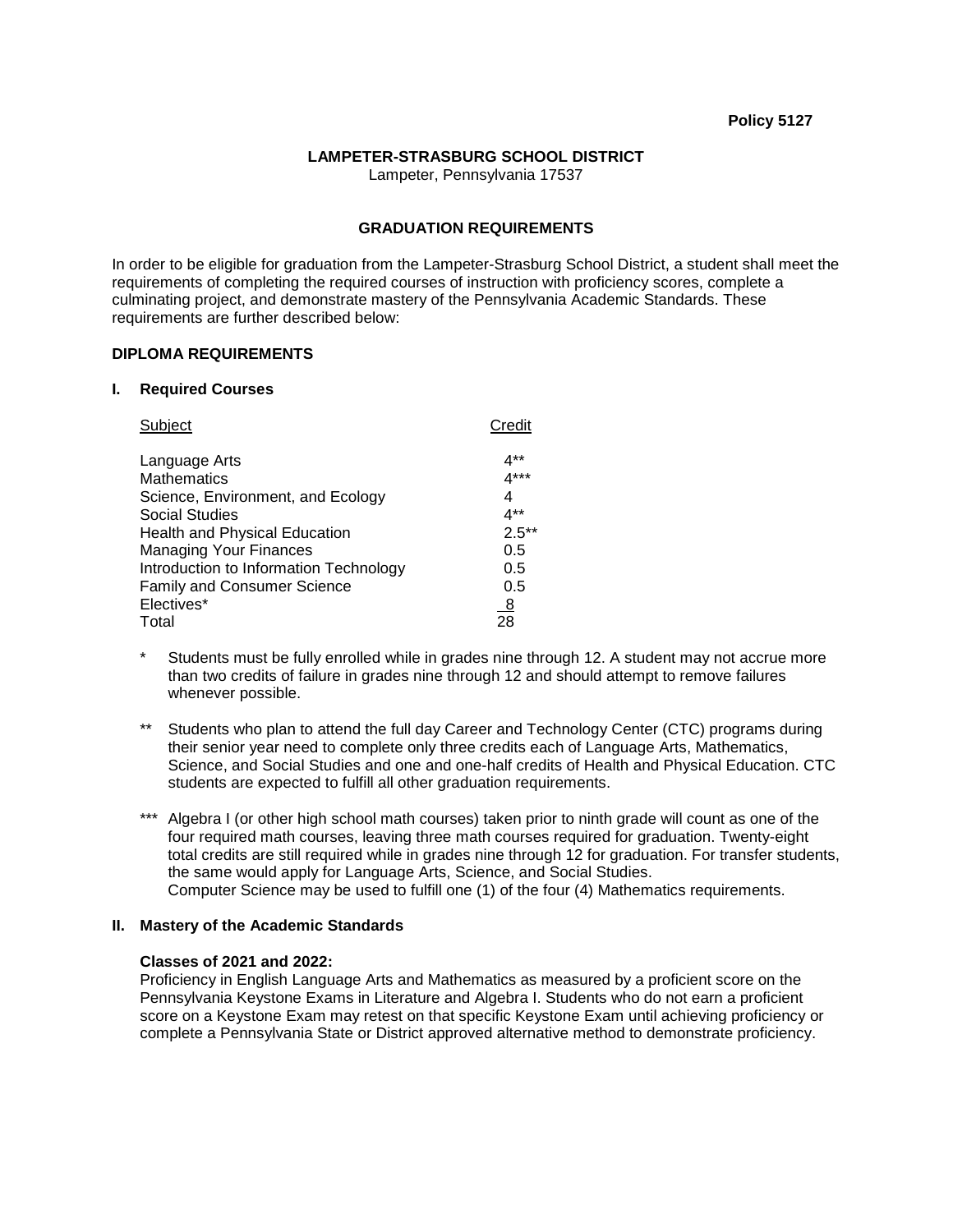# **Beginning with the Class of 2023 and Beyond:**

Students must complete a graduation pathway as required by the State of Pennsylvania as outlined in Chapter 4 of the school code.

# **III. Culminating Project**

## **Class of 2021:**

Students must complete a project in one or more areas of concentrated study during their Sophomore, junior, or senior year of high school. The purpose of the project is to give the students the opportunity to apply, analyze, synthesize, and evaluate knowledge and to demonstrate that knowledge in a project. The project shall be completed under the direction of a teacher, through any course providing the culminating project option. The project will adhere to the following guidelines:

- Students must schedule a course that requires the culminating project option as a course requirement.
- The student must demonstrate, through the project, the ability to apply, analyze, synthesize, and evaluate information.
- Coaching on the project is allowed outside and inside the school, with approval of the course instructor. Acknowledgment and a description of any assistance must be explained during the presentation of the project.
- The relationship of the project to the Pennsylvania Academic Standards shall be described.
- The instructor shall determine the proficiency of the project using a school-adopted rubric. If a project is deemed "not yet satisfactory" at the evaluation, the student is expected to act on the comments and recommendations provided by the instructor and present for a second evaluation within a nine-week period.

Additional information and requirements for the completion of the culminating project are on file in the District high school guidance office and shall be disseminated to the high school students and their parents.

## **Class of 2022 and Beyond:**

Students will demonstrate meaningful engagement in career exploration and preparation through the creation of an individualized career portfolio. Collected artifacts must be aligned with the standards for Career, Education, and Work (CEW Standards). The portfolio will be completed under the direction of the student's guidance counselor in collaboration with classroom teachers. The portfolio will adhere to the following guidelines:

- The portfolio will be a collection of evidence demonstrating proficiency of the Career, Education, and Work Standards by the end of a student's senior year.
- The student must demonstrate, through collected evidence, knowledge of Career Awareness and Preparation, Career Acquisition, Career Retention and Advancement, and Entrepreneurship.
- The assigned school counselor in collaboration with classroom teachers and administration will determine the proficiency of the portfolio as it relates to the alignment of the collected evidence to the CEW Standards.
- If a portfolio is deemed "not yet satisfactory" at the evaluation, the student is expected to act on the comments and recommendations provided by the instructor and present for a second evaluation within a nine-week period.

Additional information and requirements for the completion of the culminating project are on file in the District high school guidance office and shall be disseminated to the high school students and their parents.